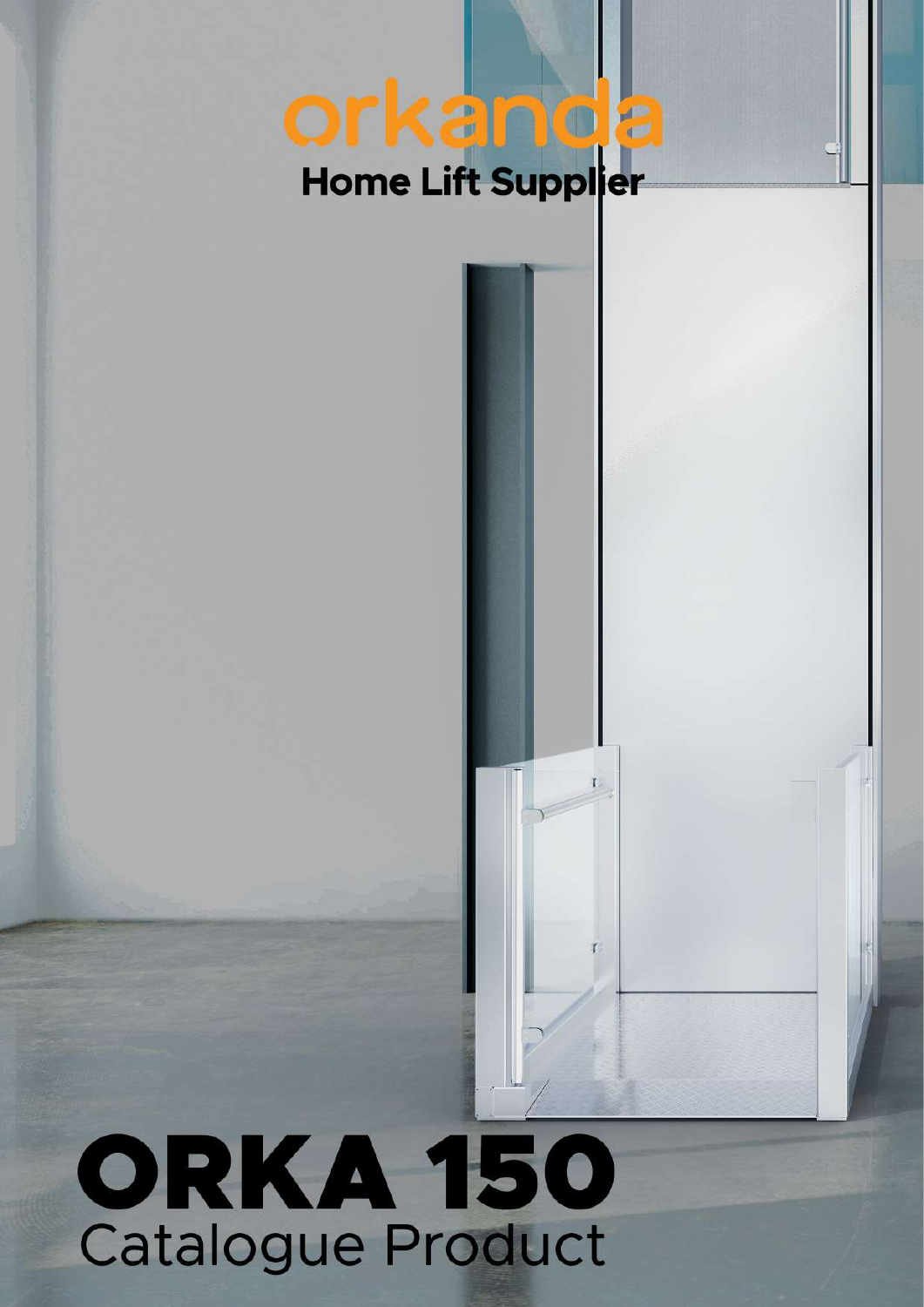# **ORKA 150**

# Open platform lift

Orka 150 is Open Platform Lift, also known as Wheelchair Lift, which provides internal or external vertical travel up to 3 meters.

Our Open Platform Lift can accommodate changes in level from 600 mm up to 3000 mm in commercial and domestic environments and is appropriate alternative solution to a fully enclosed platform lift.

Orka 150 is specifically designed for applications with little or no alterations to existing buildings.

The open type design offers an aesthetically pleasing solution with brushed stainless steel finish as option. The lift provides a safe and easy way to gain access to a property where stairs would otherwise prevent wheelchair access.

prkanda

It is designed to give customers choice and flexibility. Orka 150 Open Lift is a space saving and cost effective way to provide access for everyone to your home or workplace.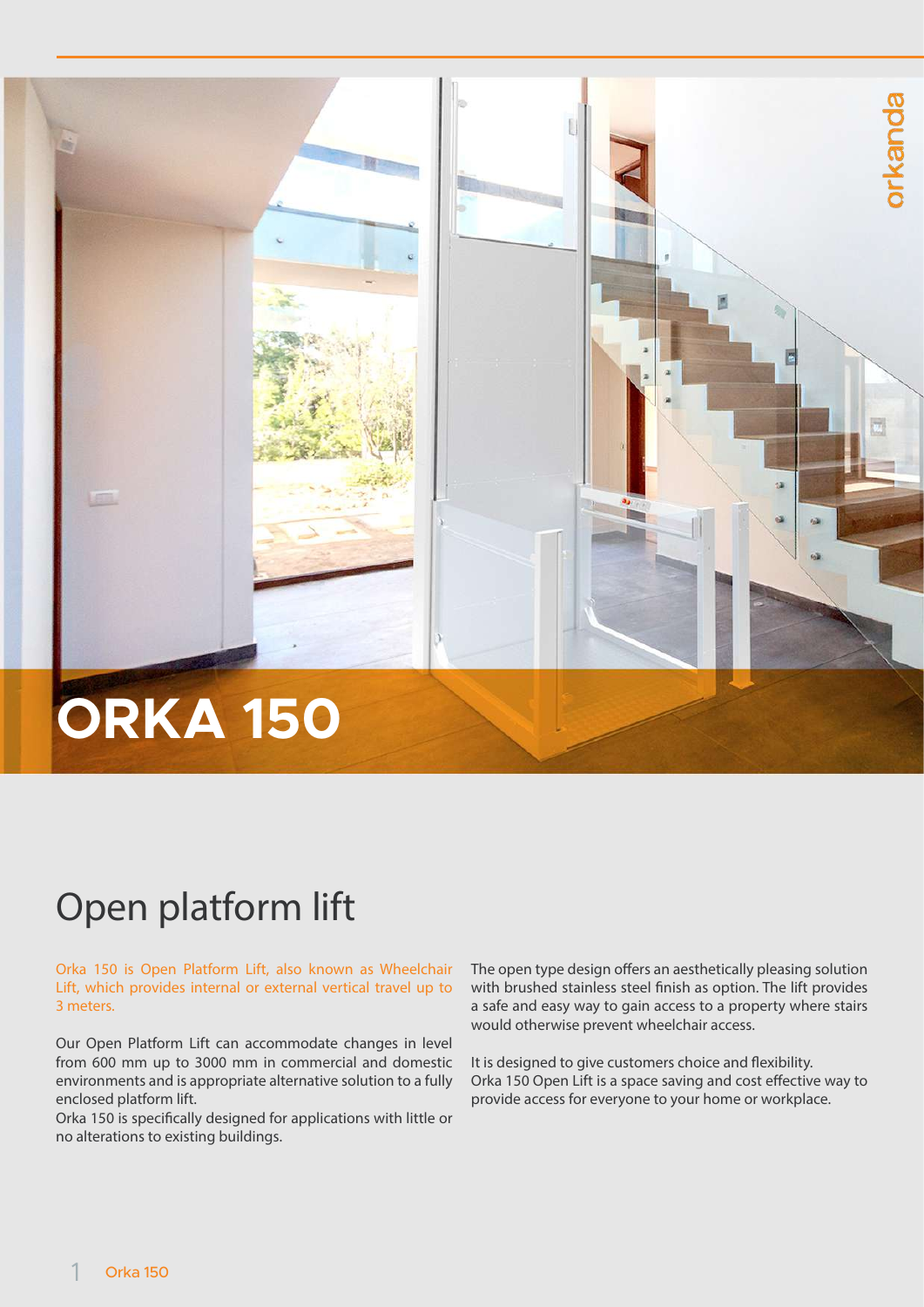prkanda

谜

## **Specifications Options**

User group Ambulant and wheelchair users Suitability For internal or external use From 600 mm up to 3000 mm Travel  $\mathsf{Z}$ Number of stops Maximum capacity 400 kg Platform size 1100 x 1400 mm (standard) **External dimensions** 1300 x 1770 mm (standard) 950 x 1100 mm (standard) Gate with auto closers Cabin height 1100 mm Drive type **Belt** 220-240 V, 1 phase, 16A Power 380-400 V, 3 phase, 10A, 50 Hz Lighting Controls illuminated Safety edge-under platform prox-Safety edge imity sensors Integrated to lift cabin (on both Handrail sides) Machine room Integral to guide rails Anti slip rubber (Anti slip diamond Floor plate for outdoor version) RAL 9006 (White aluminium) Finish

All our lifts are supplied with a 24-months warranty as standard, and we offer a range of maintenance and service options, which can be tailored to suit your specific requirements.

• No pit required

• overall low maintenance and running costs

• Simple to install and easy to service

## **Features**

- Modern lightweight design
- Stainless stell construction as option
- Low space requirements
- High level of security
- Silent operation
- Simple to use

#### **PLATFORM**

900 x 1400 mm 1000 x 1400 mm

### GATE

Automatic upper gate Automatic lower gate

#### **CONTROL**

Configurable control side Dual control on the platform Auto dialer on the platform Remote control Braille on the control

#### **SAFETY**

Battery emergency lowering device

#### **FINISH**

Painted in any RAL color **Brushed Stainlees Steel**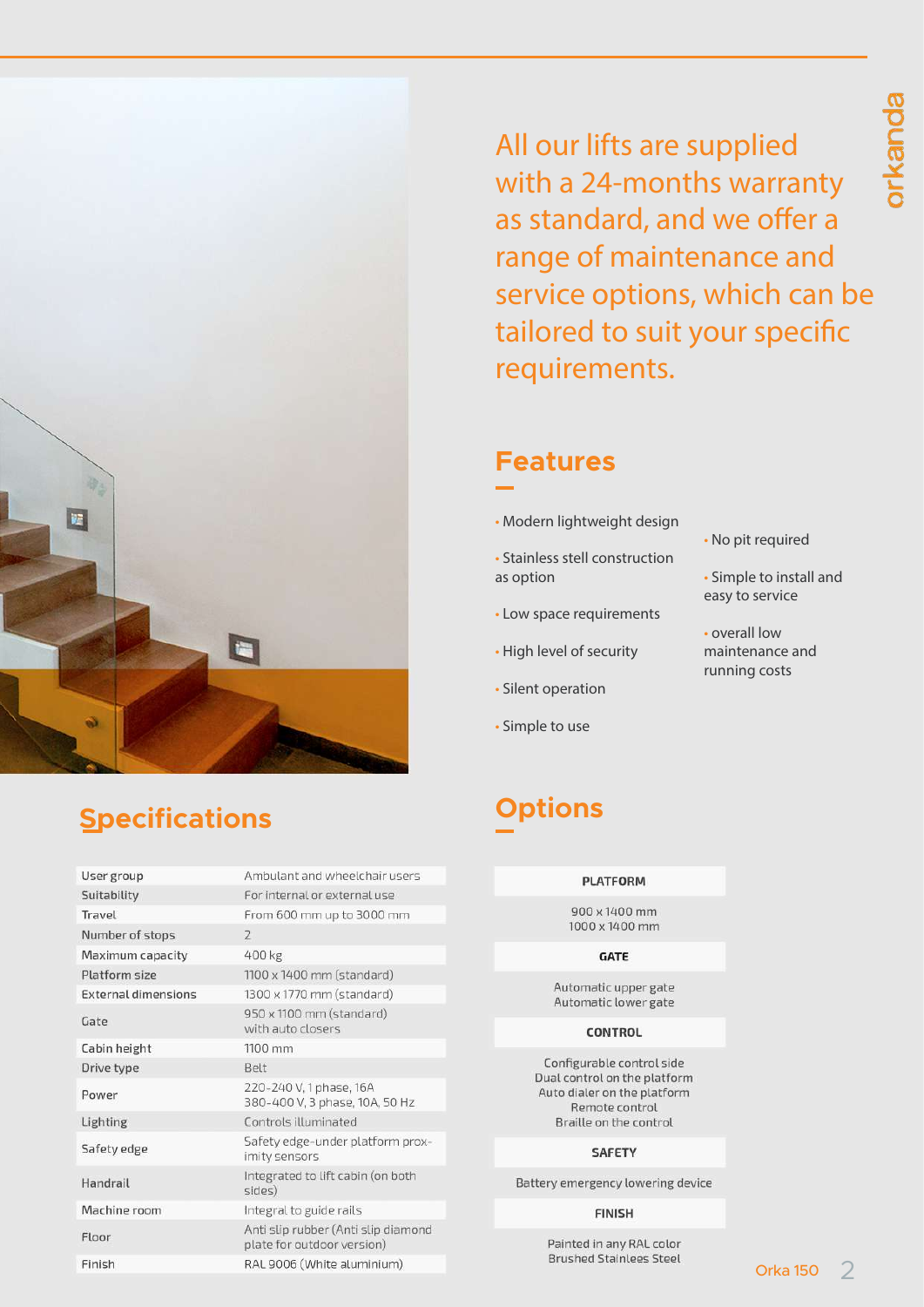## **Orka 150 products overview**

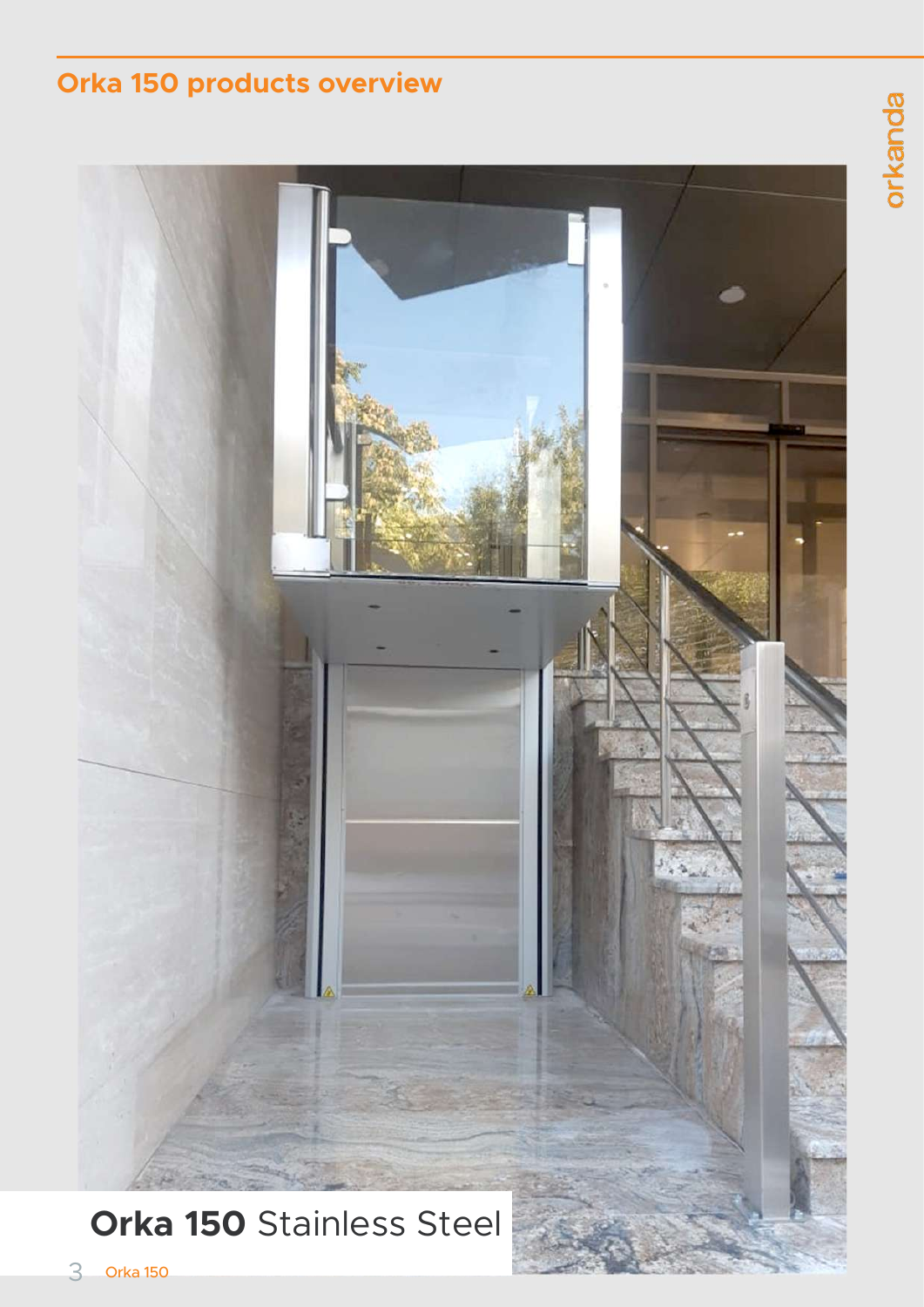

# **Orka 150** Red

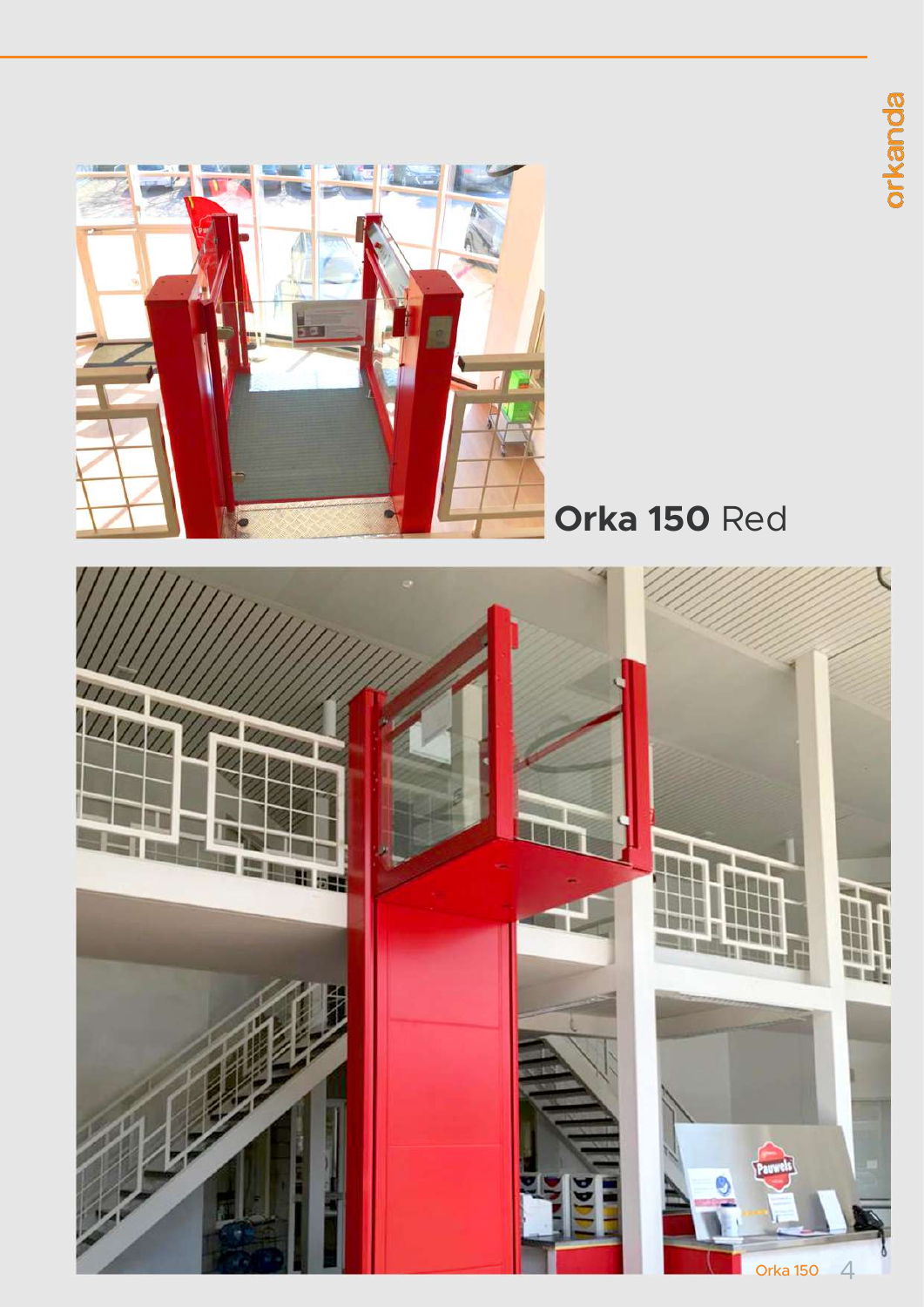## **Orka 150 Platform Lift**



orkanda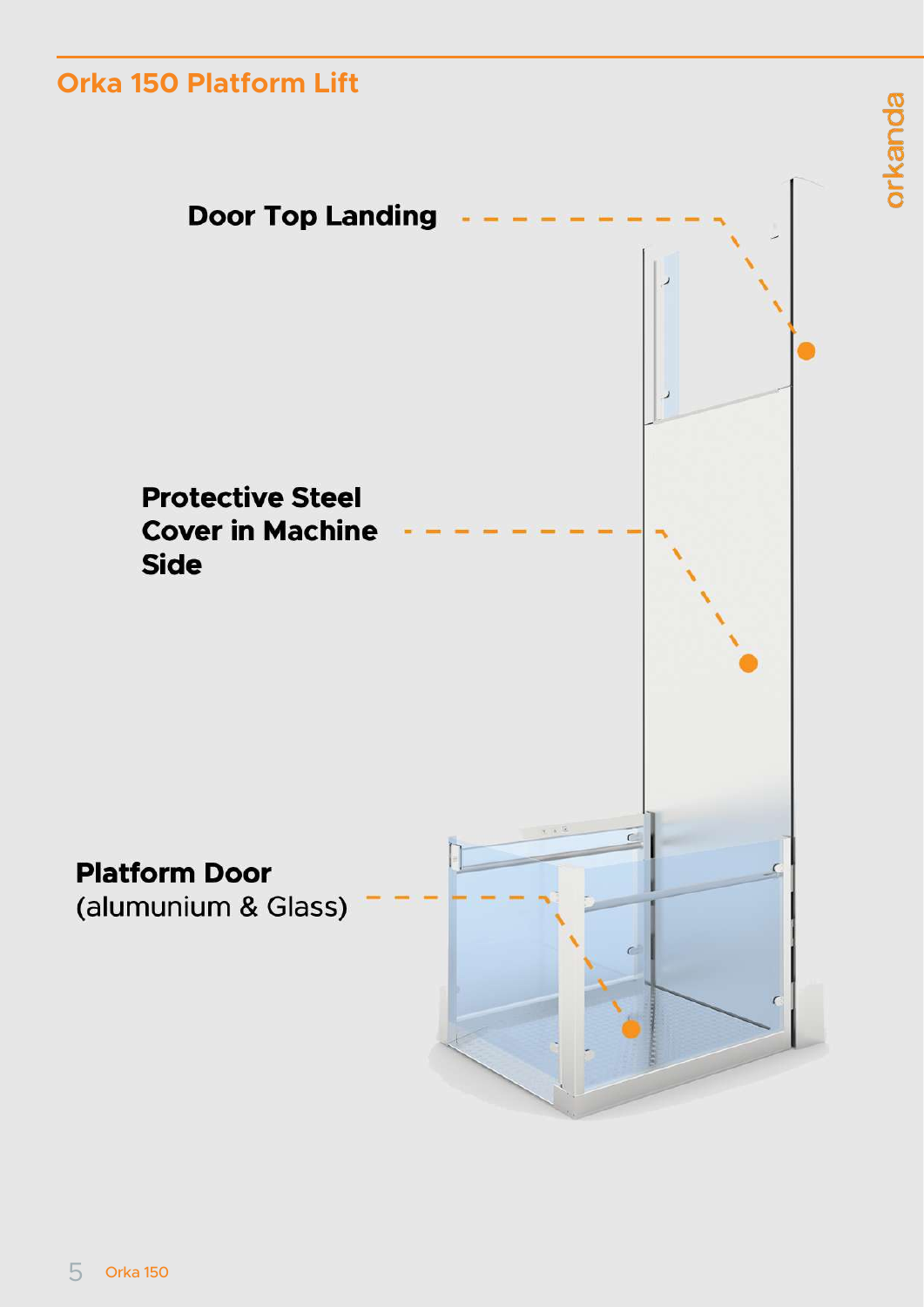

# "The only **disability** in life is a bad attitude"

Bringing back the spirit for life.